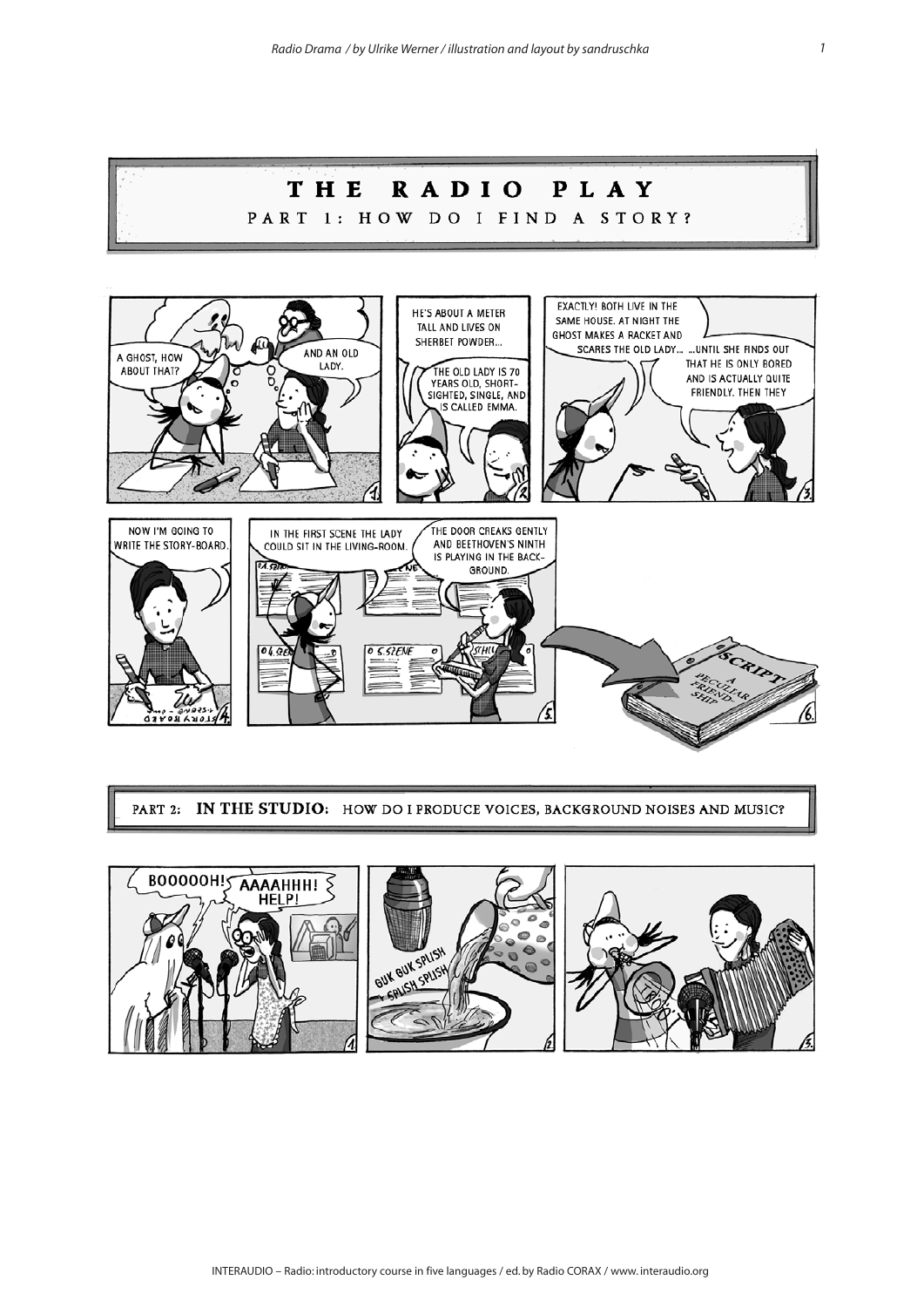# *From the Idea to the Final Radio Drama Developing and Staging the Scenes of a Radio Play: Steps by Ulrike Werner*

Taking a short sequence of dramatic scenes as an example it can be seen how short radio plays (about 5 minutes long) can be created and produced. In this case the radio play is a "drama." That is to say that it has a plot that is driven by means of dialogues between characters.

# *1. Inventing the story*



Each radio play story consists of:

- the basic plot
- the acting characters
- scenes in acoustic spaces
- the sequence of scenes
- tones, noises and music

## *Developing the Material*

For each story you need some "material" to start from. This material is the background or the subject from which the story is developed

## **Possible Material**

- stories that have been passed down (fairytales, sagas or legends)
- historic events (for instance: the change of a village because a factory was built, Christophe Columbus "discovering" America, the first time that women got the chance to go to school)
- social or politic grievances (for example: deportation of migrants from Germany, privatisation of drinking water, biotechnology in agriculture)
- everyday -life together (family conflicts, love and misunderstandings in a multi-storey building with multicultural tenants)

## **Collecting Material**

When you have settled on a topic you start collecting material. How you proceed is very similar to journalistic research.

You collect observations, questions, impressions, episodes. In doing so, possible material sources are: stories, newspaper articles, letters, television reports, court reports, one's own or other people's experiences. Or you think of something yourself – fantasy knows know boundaries!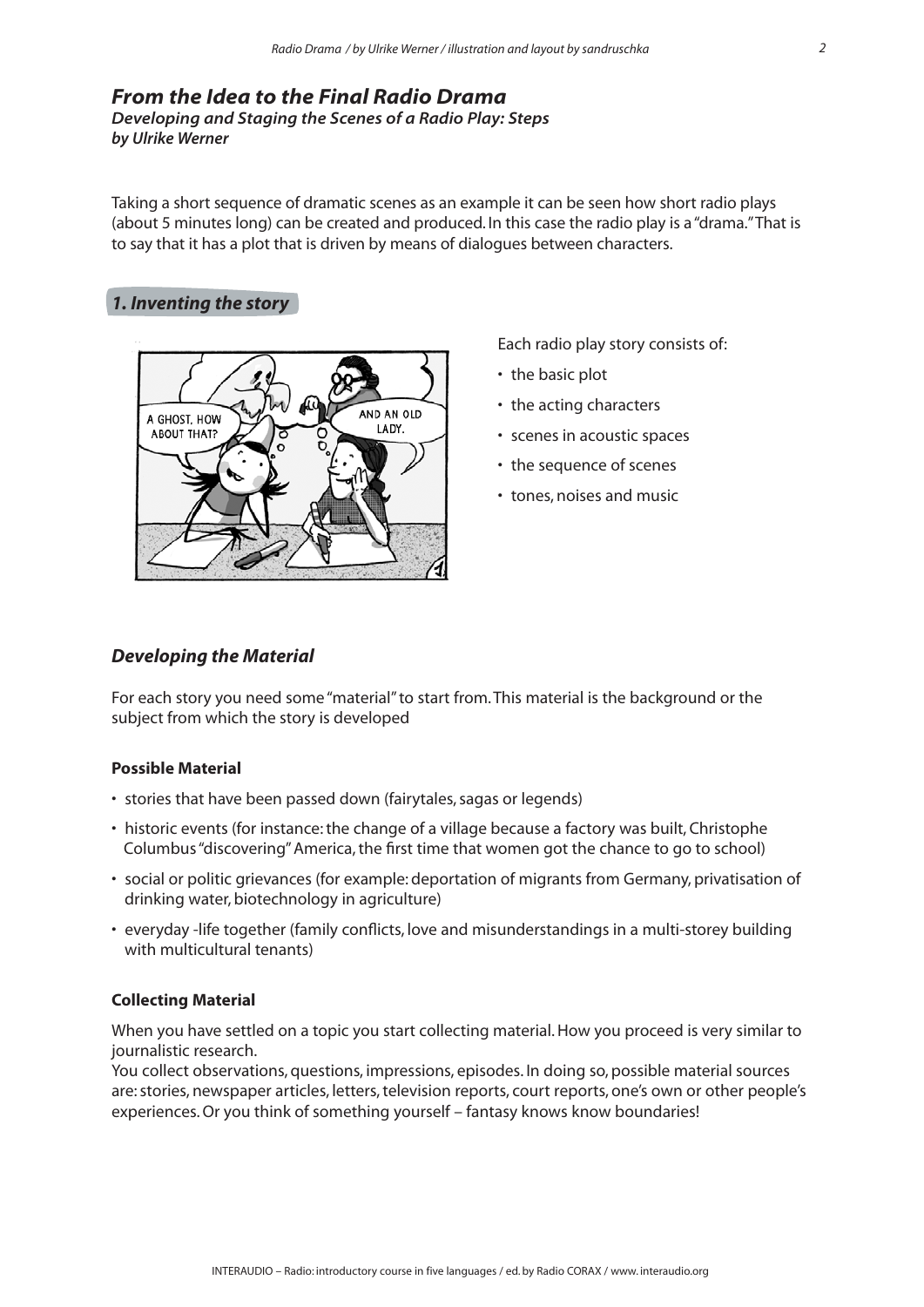### **Looking through/ Sorting the Collected Material**

When you have collected enough material and ideas and have written it down and you have everything in front of you, you look through it once more. You now part again from many of the ideas and observations and consider:

- Which character can I imagine particularly well?
- What would make my topic particularly vivid?
- What is particularly fascinating, funny, sad or intriguing?
- Which conflicts/oppositions are there to develop scenes from?
- What is the most important thing for depicting the conflict?

# *The Characters*

Before you begin to elaborate the scenes and write them down, you should develop the characters. You make them so vivid that you can clearly see them, hear them and imagine why they act which way. You even know their life stories.

When you have two main characters it can be worthwhile to have contrary, easily distinguishable characters that impersonate two sides of a conflict. This makes it easier to develop the plot. It helps the listeners to tell the characters apart acoustically.



However, contrary characters do not mean that one character is only good the other only bad. This seems cliché ridden and boring. But "contrary" means that the characters act differently because of different interests, life circumstances or motivations.

#### **Giving Names**

First of all, you give a character a name. Only when they have a name you can really see them.

#### **Making up a Life Story**

Even if the characters only appear in a short scene later on, it helps to create their life story. Where were they born? What kind of family are they from? What was their childhood like? What are their favourite things to do? What do they do? What are their present circumstances? Are they in love, engaged, married? Happily or unhappily? What do they wish for? What makes them sad? Were there key moments? Possibly their behaviour already results from this in the scene to be written.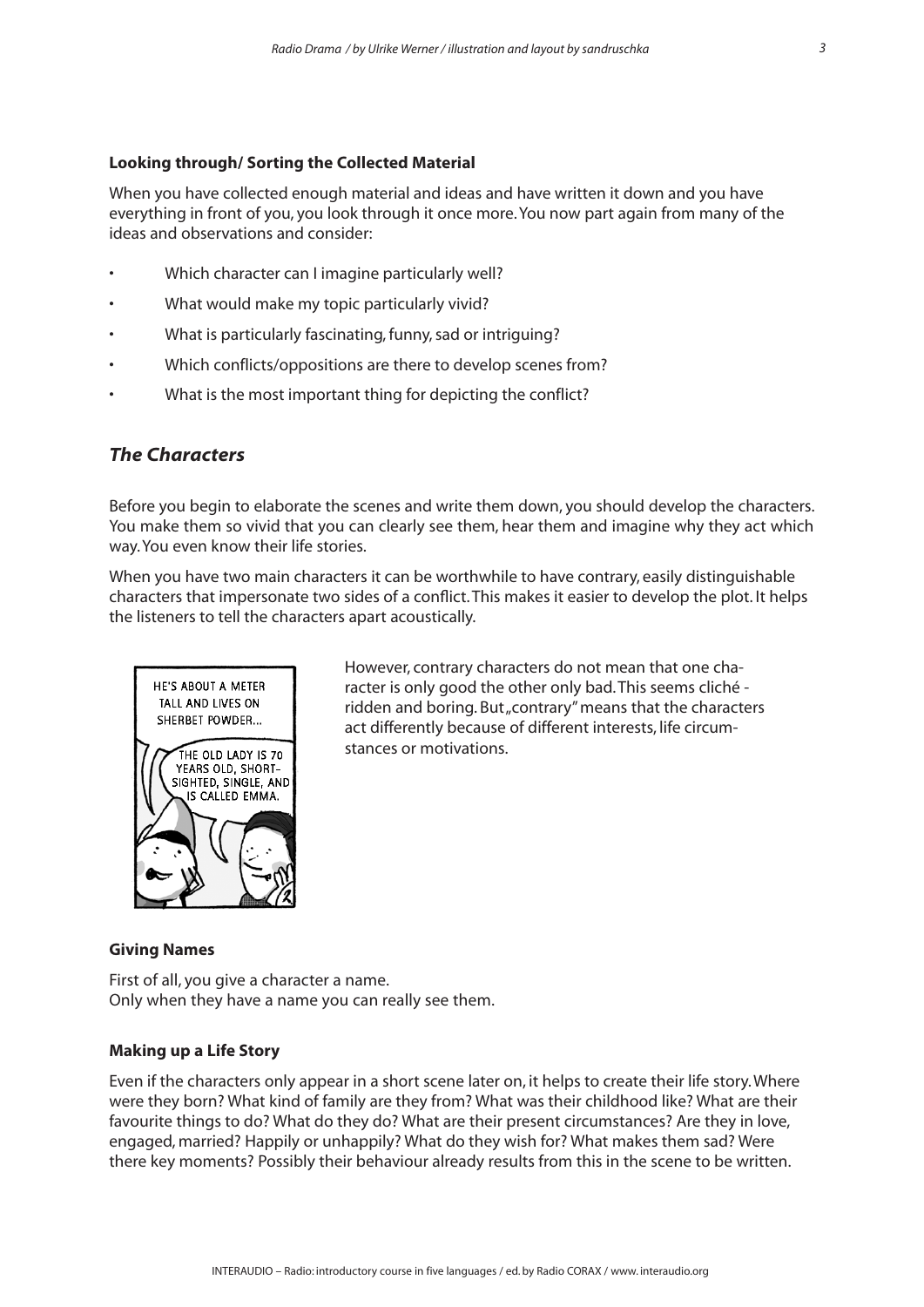### **Peculiarities of a Character, Actions, Special Way of Speaking**

Which characteristics do the roles have?

Do they have any quirks or spleens?

What is particularly conspicuous? Are there peculiarities in their appearances?

How do the characters speak? With a noticeable accent? Or in a special jargon?

Are there particularities?

### **Planning a Character's Motivations and Actions in the Story**

As a last step in planning the characters you try out how they could react in the story that you are planning. Because you are familiar with them now you can easily imagine their actions and explain them through their characteristics and their personal life story. The character's actions receive their motivation.

# *The Central Storyline*



Each story is based on a central storyline that can be summarised in one or two sentences. This is easiest if the central storyline consists of a problem or conflict that is represented by two contrasting main characters.

### *Example: Cinderella*

*Cinderella has to do dirty work in the kitchen although her father is rich. This is due to Cinderella's step-mother who wants all the riches of the house for her own daughters. Although the stepmother puts many obstacles in her way Cinderella wins the prince's heart.* 

#### **The Story's Structure**

A story consists of one or more scenes/episodes that are arranged in a suspenseful order by the "thread". In other words, the underlying central storyline, the conflict is resolved in the scenes. These scenes are told one after the other in a distinct order. This order is also called storyline.

Questions that help locate the storyline: How does the conflict develop, What happens meanwhile, what do characters feel? How is the conflict solved?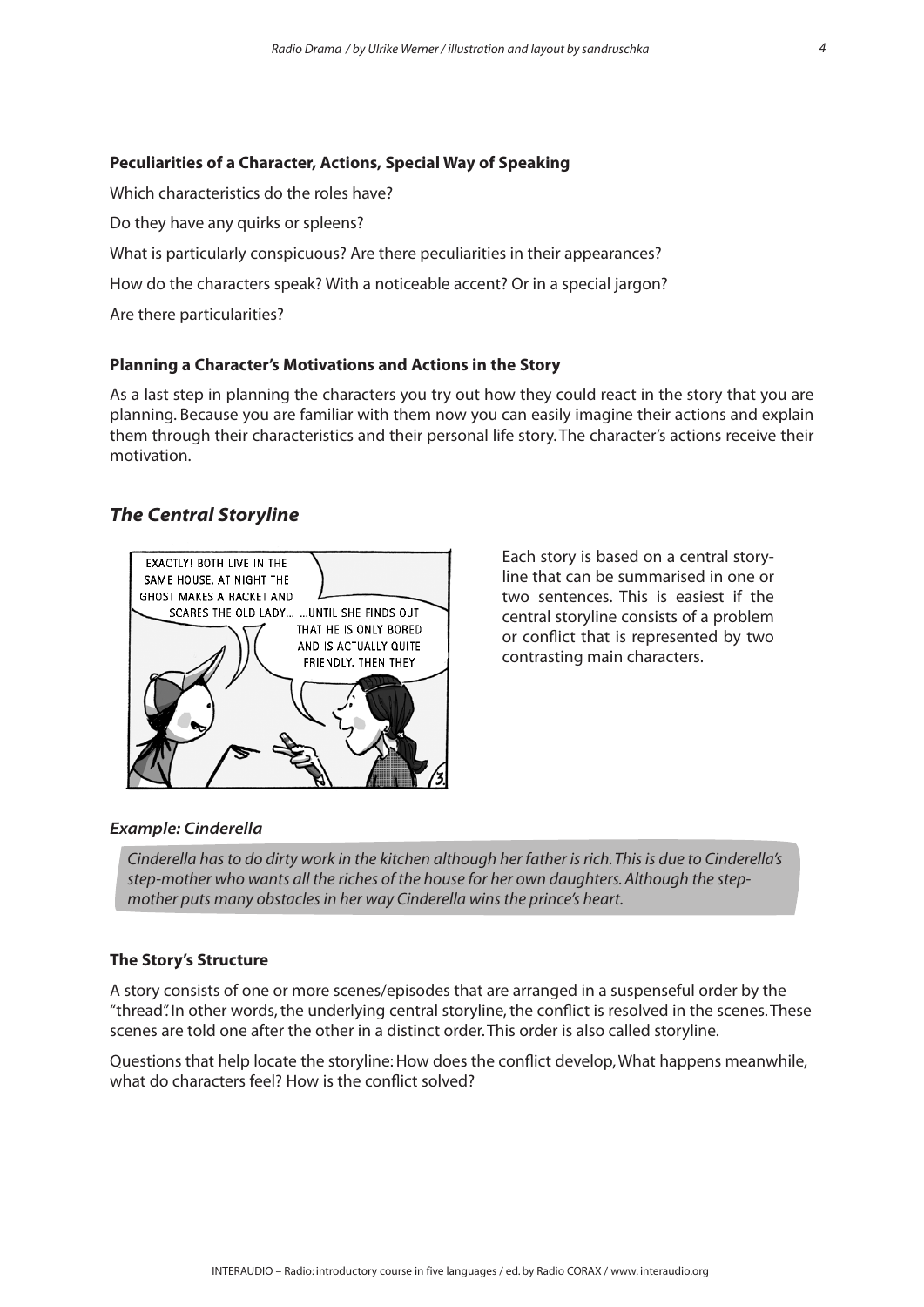An easy and "classic" pattern for the structure of a dramatic story since the Greek antiquity is:

- 1. Exposition: Introduction to the conflict (scene 1)
- 2. Main part: conflict is told and is slowly moving towards a climax (scene 2,3,…)
- 3. solution/denouement: because of the climax a new situation develops, the ending (last scene)



### **Scenes/Situations**

The characters speak and act in a certain situation, at a certain place and at a certain time. This is called "scene". A scene always takes place at present. Actions in one scene always have consequences that are decisive in the following scenes.

A narrator can be used to "cut back on" scenes by giving summaries.

#### **Questions that Help Develop Scenes and Situations**

What is happening? What do the characters experience in regards to the conflict? How do they deal with it? Where are they? Who is there, too? What happens next? What can you hear in this scene?

#### **Acoustics**

When developing scenes you can hear in your head: How do the characters speak? Which noises are there? Is there music that creates a special atmosphere? In which room does the scene takes place? ("kitchen", "ballroom", "garden", "village street" etc.)

#### **Determining the storyline / the order**

When the scenes are definite the order of situations is determined. How do the scenes follow each other from the beginning to the climax? Is there a thread to follow?

For a short sequence of scenes (two to three minutes in length) three to four scenes are enough! (exposition, main part, conclusion)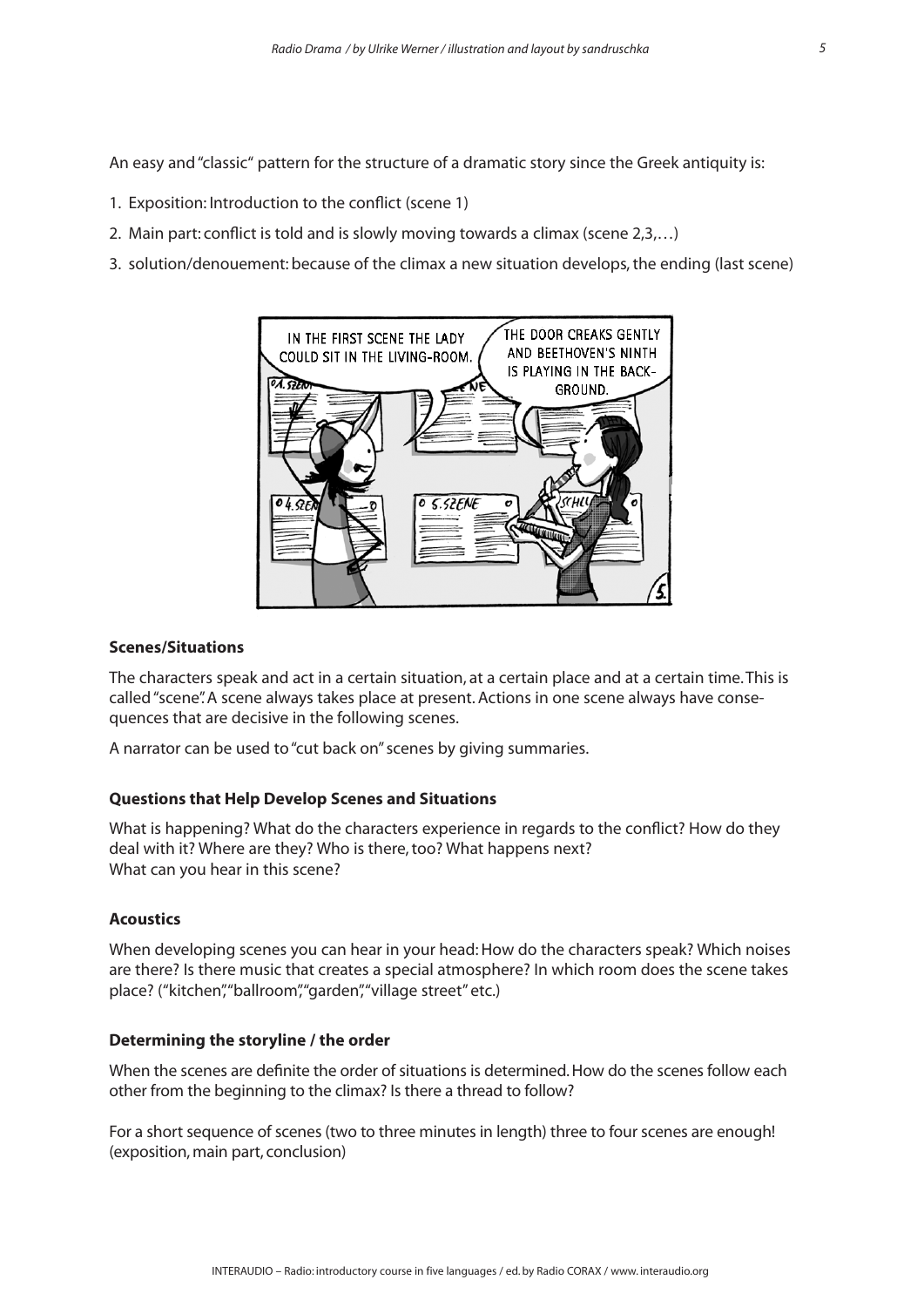# *Acoustic Narrative Levels*

When planning a scene you put yourself in the listener's position. They only come to know what can be heard.

The most important levels to convey information are:

- the character's dialogues
- the noises, tones /music
- (in some cases narrator)

# *Character's Dialogues*

The characters act with their speech in the situation. They react audibly to each other. Thereby, the situation changes. The listeners learn what is happening through what the character's say. With the dialogue they additionally give the listeners all necessary information that they need to be able to follow the plot. They can also ponder, question and observe and thereby make the situation comprehensible. Sometimes they also read aloud a letter or note so that the listeners know why this or that is now important.

The character's texts should be as short as possible and if possible free of fillers ("just kind of","so", "sort of"). This is also imperative in the individual sentences. This way the dialogues are played best during recording later on.



## *Narrator*

Sometimes it is advisable to create a narrator to summarise scenes or give additional information.

## *Sound Effects*

The narrative level of noises and tones is already developed when the dialogues are.

### **Which Background Noises are Central, that is, Tell a Part of the Story?**

This can be individual noises, like a knocking on the door or the creaking of a tree. But often you can hear a whole array of sounds that is composed to accompany a scene. These compositions are atmospheric background noises as for example: the twitter of birds and the soft ripple of water at a creek, the voices and noises inside a train station; pop music, dishes, voices and steps at a pizza place.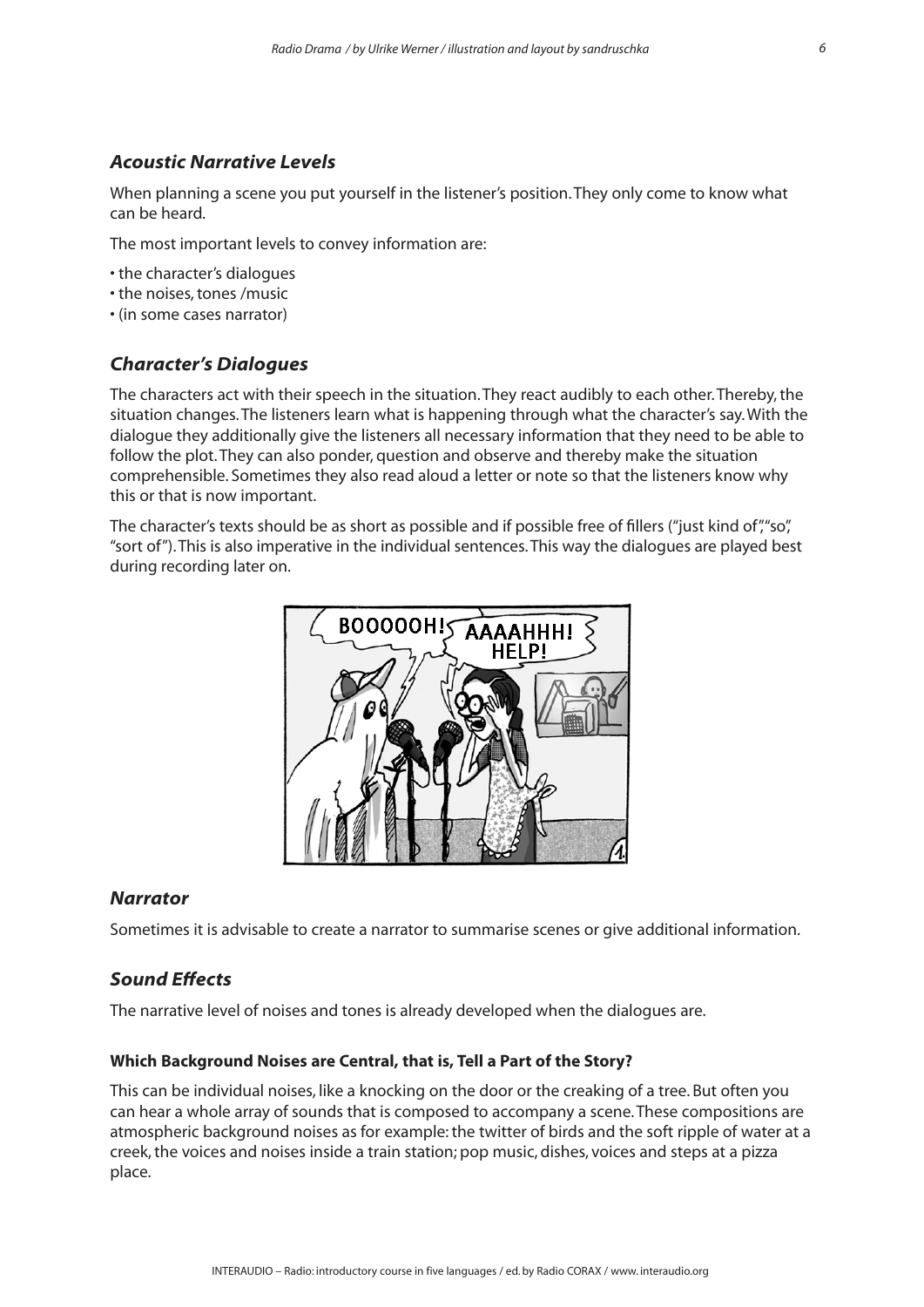#### *Be Careful to Avoid Planning Too Many Sound Effects!*

Too many individual sounds make production more complicated. There is also the danger of overcrowding the story with noise. This means that only the most important sounds should be planned. Easy to produce and very effective are background noises that are atmospheric and that accompany a whole scene.

#### **Deciding on Acoustic Spaces**

It helps the listener if acoustic spaces are determined for each scene. By adding atmospheric background noises to the scenes you can make space audible. That is also manageable for production later on.

#### *Example*

*"in the restaurant", "in the living room", "on the street"*

You can also take note if the space is closed or open, if it is in- or outside. That is important for the speech recordings. If you want to represent a small confined space you can create this effect by putting sliding walls, boxes etc. around the speaker.

#### **Producing Noises and Sounds yourself**



How do you find sound effects? There are CDs with noises and tones and you can download sound effects for free online at **www.hoerspielbox.de.** 

But most of the time these pre-produced sounds do not sound as good as noises you have recorded yourself.

You can record interesting noises with the recorder and a stereo microphone inside and outside. You can record "authentic" noises like "the clatter of dishes in a restaurant", "inserting a coin into a machine", or "church bells". You can also record atmospheric background noises: for example "shopping at a supermarket", "the roaring of the sea", "inside an escalator in a multi-storey building".

Many sounds can be reproduced using props indoors or outside. For example to create the ripple of water, you do not need a river or the sea: You can place a bowl of water in front of the microphone and produce noises using your hand or a spoon. Just try it out and listen!